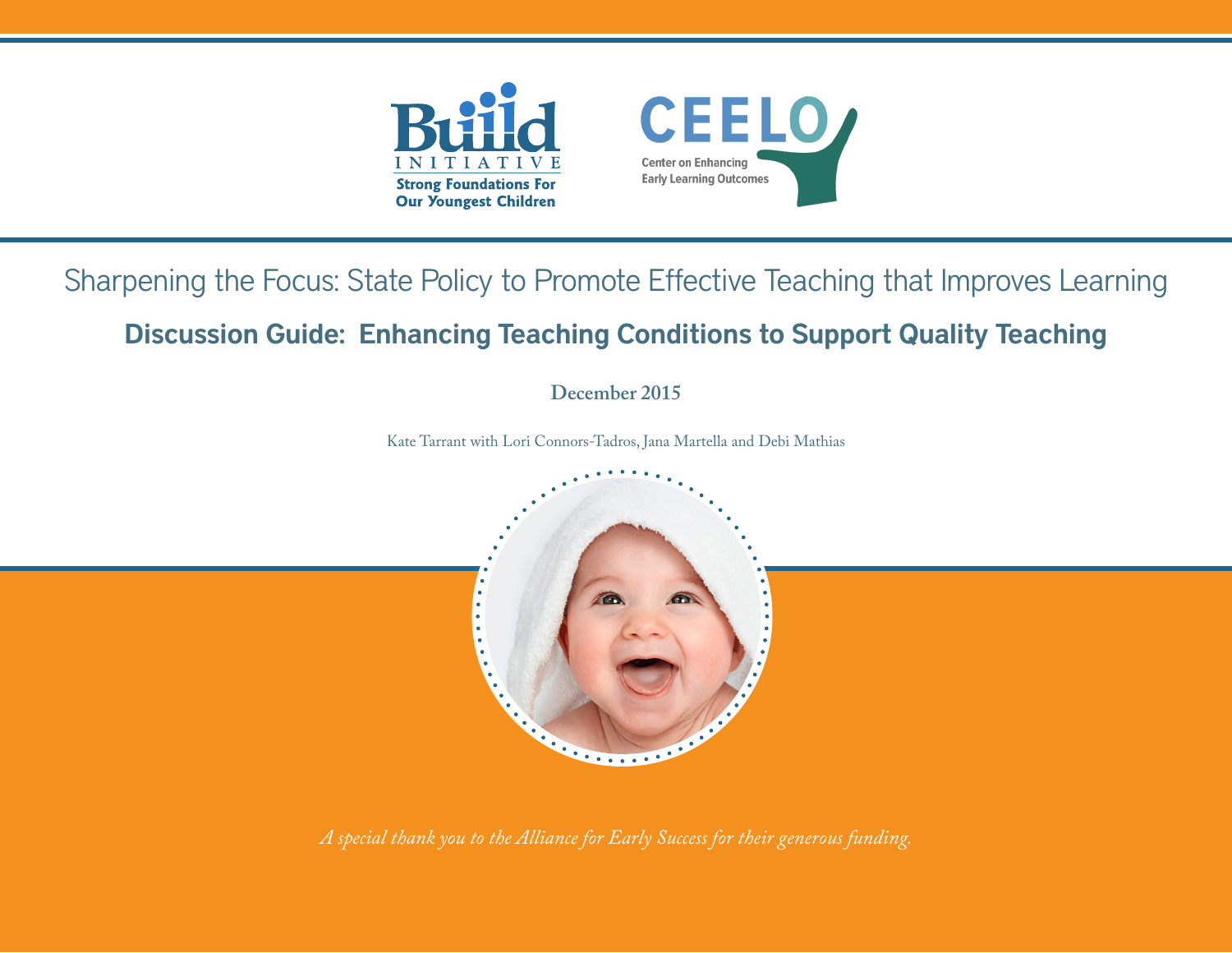#### **STATE POLICY TO PROMOTE EFFECTIVE TEACHING AND LEARNING**

#### **Discussion Guide: Enhancing Teaching Conditions to Support Quality Teaching**

State systems-builders and policymakers are considering the important role of teaching conditions in fostering quality teaching among early childhood educators<sup>1</sup>, and how they can craft the most effective policy-to-practice supports in this area. Supportive teaching conditions are critical to promote a culture of collaboration, mutual respect, and sustained professional learning in which teachers and children thrive. Indeed, high quality organizational supports set the stage for early childhood teaching that nurtures children's love of learning, balances child-initiated play and teacher-guided hands-on learning, and is responsive to the rich diversity of culture, language, and abilities of young children and their families. To assist leaders who are involved in this work, this paper 1) provides an overview of existing, available tools that help to assess and measure teaching conditions; 2) distills commonalities across these tools; and 3) poses policy and systems questions to assist leaders as they develop policy and implementation supports.

#### **I. Overview of Tools for Measuring Teaching Conditions**

 

In this section, we provide an overview of measurement tools that assess different aspects of a school or early childhood program's teaching conditions. These tools are currently informing early childhood and K-12 public school sector reforms. These tools address the related constructs of teaching conditions, school climate, work environment and organizational supports, all of which interact to impact quality teaching. The first three tools have been developed specifically for an early childhood context and the fourth and fifth tools were developed for and from a public school K-12 context. Whether an early childhood program is located in a public school or community-based organization can shape the nature and importance of different features of the teaching conditions. Specifically, the features related to adult wellbeing and rewards are especially important in community-based organizations where compensation is highly uneven and inadequate and educators are not typically represented by labor unions. In contrast, public schoolbased early childhood programs often need to attend more to family and community partnerships to be successful. Over time, a more comprehensive, thorough, and analytical review of research, frameworks, and measurement tools that address teaching conditions will advance the field's understanding of ways to design policy that promotes a culture of collaboration, continuous improvement, enhanced teaching quality, and improvements in young children's learning.

1. **Early Childhood Work Environment Survey (ECWES):** A tool that measures the collective perceptions of staff working in early childhood programs on 10 dimensions of organizational climate (collegiality, professional growth, supervisor support, clarity, reward system, decision making, goal consensus, task orientation, physical setting, and innovativeness). Designed to be completed by all administrative, teaching, and support staff in center-based programs, the ECWES assesses staff's level of commitment and the degree to which their current work setting resembles their ideal. The resulting Work Environment Profile provides an in-depth analysis of group

<sup>&</sup>lt;sup>1</sup> We use to the term early childhood "educator" to include the adults who care for and support children's development from birth through 3<sup>rd</sup> grade who work in schools and in early childhood programs and is inclusive of the terms teacher, provider, and caregiver. Within this paper, however, we also retain the terms used by the tools' authors.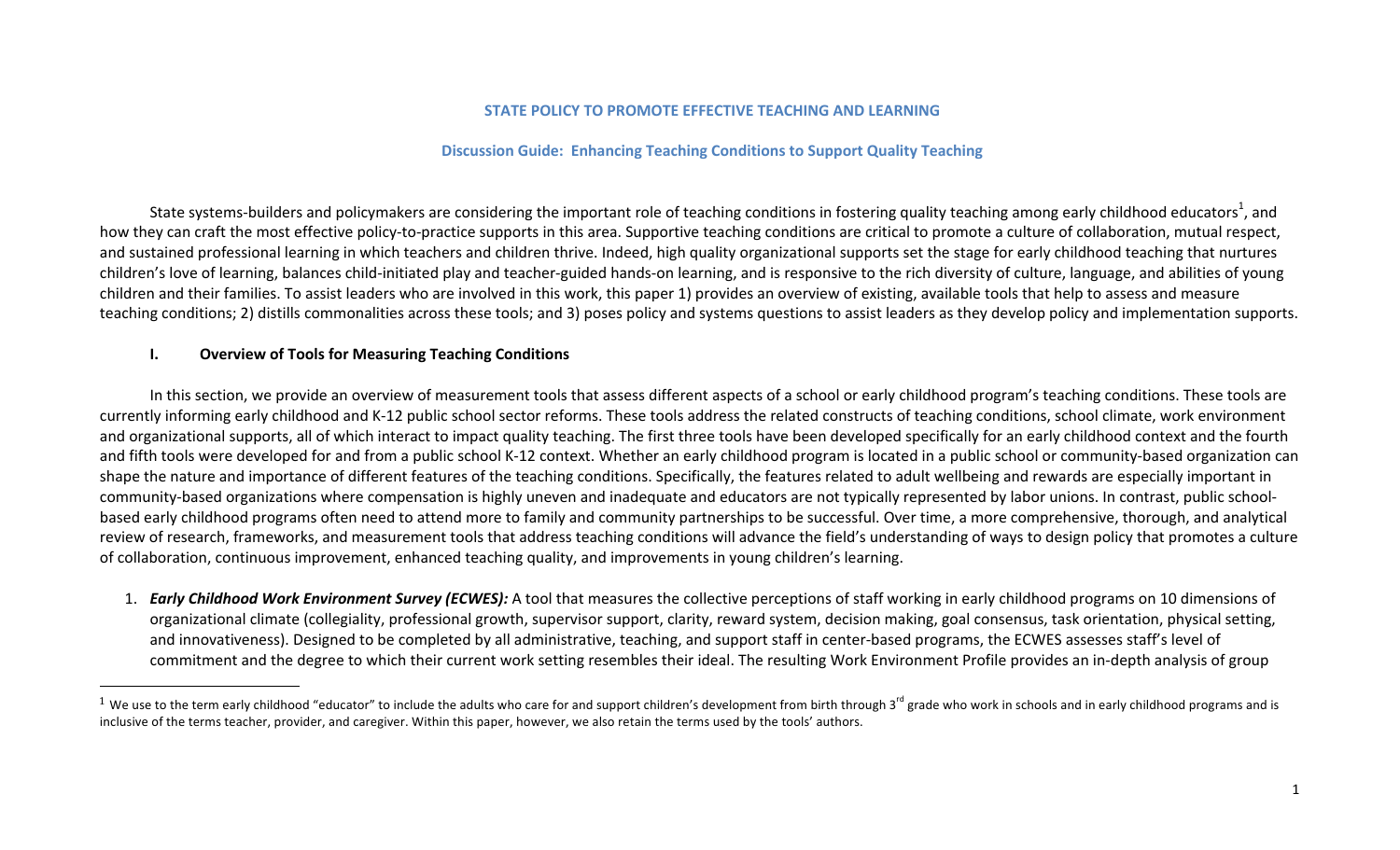averages for the dimensions of organizational climate. More information about the ECWES can be found at: http://mccormickcenter.nl.edu/programevaluation/assessing-work-attitudes/

- 2. Program Administration Scale (PAS): A valid and reliable instrument designed to measure the leadership and management practices in center-based early childhood programs. The PAS measures quality on a 7-point scale in 25 items clustered in 10 subscales (human resources development, personnel cost and allocation, center operations, child assessment, fiscal management, program planning and evaluation, family partnerships, marketing and public relations, technology, and staff qualifications). The PAS provides information about the quality of administrative practices and can be used as a springboard for program improvement efforts. More information about the PAS can be found at: http://mccormickcenter.nl.edu/program-evaluation/assessing-work-attitudes/
- **3.** Supportive Environmental Quality Underlying Adult Learning in Early Childhood Settings (SEQUAL): A multi-purpose validated tool for examining and improving environments in which early childhood teaching staff work and learn. The SEQUAL identifies the domains of the work environment that influence teachers practice and assesses how well the workplace supports teaching staff to learn and to continue to develop their knowledge and skills on the job. It is administered directly to teachers and assistant teachers in centers or school-based programs and brings their voice into quality improvement planning process. Program leaders also complete information about their center characteristics and teaching staff through an online tool. For more information about the SEQUAL visit http://www.irle.berkeley.edu/cscce/wpcontent/uploads/2013/08/SEQUAL-1-Pager.pdf
- 4. **Teaching Conditions Initiative's Teaching, Empowering, Leading, and Learning (TELL) Survey: The New Teacher Center's Teaching Conditions Initiative includes** standards and a survey called the Teaching, Empowering, Leading, and Learning (TELL) Survey. The survey consists of a core set of questions designed for those working school settings that address the following teaching conditions: Time, Facilities and Resources, Community Support and Involvement, Managing Student Conduct, Teacher Leadership, School Leadership, Professional Development, Instructional Practices and Support, and New Teacher Support. The survey has been validated to show a positive association between teaching conditions and student achievement as well as teacher retention. For more information about the Teaching Conditions Initiative visit http://teachingconditions.org/home/about-tell
- 5. The Five Essentials—Early Ed Surveys: The Ounce of Prevention Fund (Ounce) and the University of Chicago Consortium on School Research (Consortium) are creating *The Five Essentials-Early Ed* teacher and parent surveys to measure five organizational supports essential to effective teaching and learning. These surveys draw strongly from the Consortium's framework and validated surveys of five organizational supports that were found predictive of student achievement and attendance in K-12 education settings – Instructional Leaders, Collaborative Teachers, Involved Families, Supportive Environments, and Ambitious Instruction (Bryk, Sebring, Allensworth, Luppescu, & Easton, 2010). The Ounce and the Consortium are scientifically adapting the existing teacher survey and creating a new parent survey to measure these organizational supports in early education settings. The surveys are being developed for use in both school- and community-based early education settings to teachers and parents of preschool-age children. The *Five Essentials—Early Ed* surveys will provide leaders with actionable information they can use to strengthen specific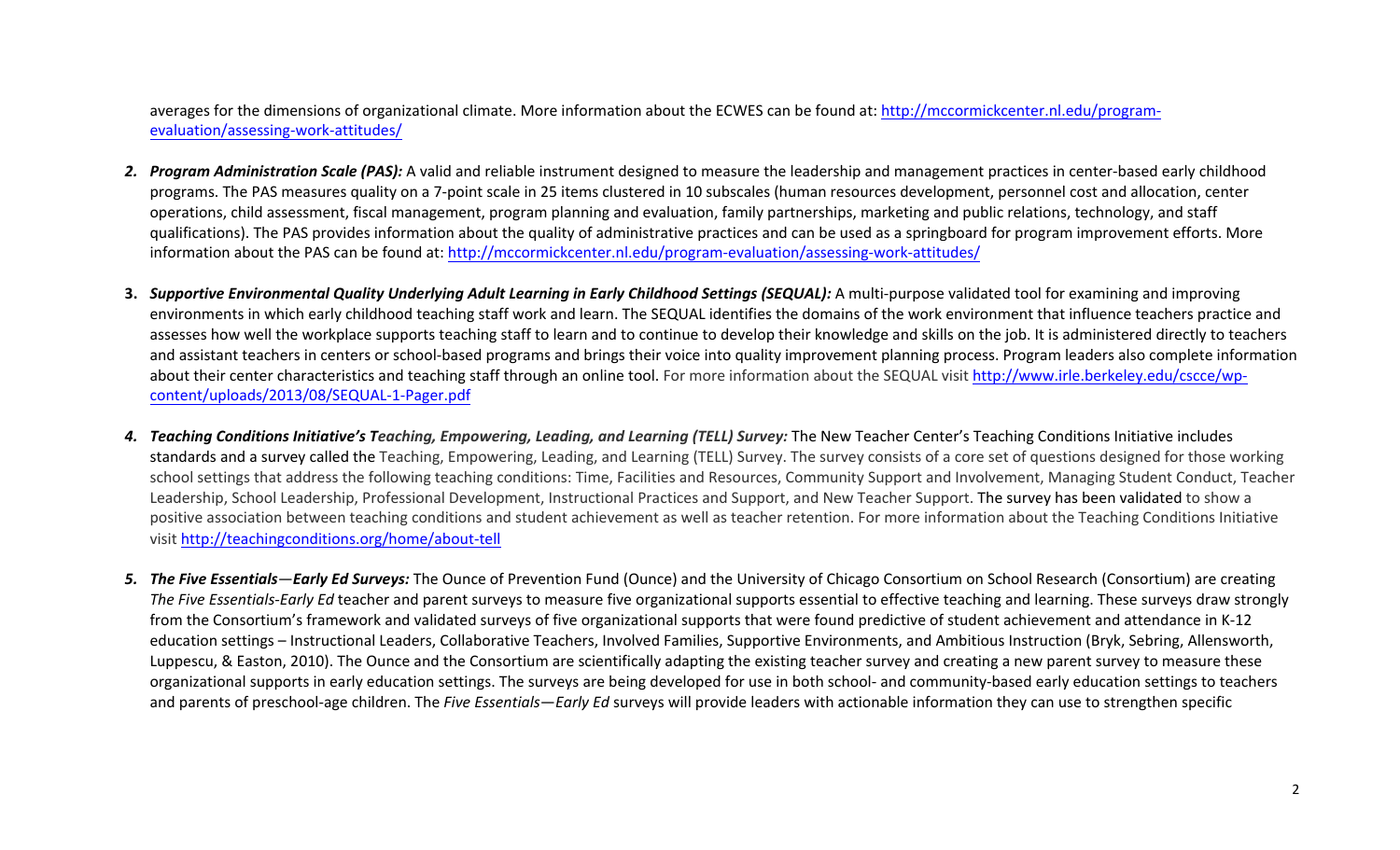leadership and organizational conditions essential to continuous improvement of teaching and children's learning. More information about the Five Essentials—Early Ed Surveys can be found at: http://www.theounce.org/what-we-do/research/programs/five-essentials-early-education

#### **II. Crosswalk of Teaching Conditions Frameworks and Tools**

Table 1 provides a crosswalk of teaching conditions frameworks and tools. Using the five tools identified in Section I, we offer a comparison to showcase some commonalities and differences in the ways each tool addresses and describes teaching conditions that are important to teaching. We looked across the tools and identified eight common elements, which we refer to as domains. Then we took the broadest categories of each tool and aligned them to those common elements or domains. Please note that an analysis of each tool at the item level for each domain would reveal more comprehensive coverage, overlap, and nuance between and across the tools than this crosswalk represents.

|             | <b>ECWES: Early Childhood Work</b><br><b>Environment Survey<sup>2</sup></b><br>(10 Domains)     | <b>PAS: Program Administration Scale</b><br>(10 Domains)                                             | <b>SEQUAL: Supportive</b><br><b>Environmental Quality</b><br><b>Underlying Adult Learning in</b><br><b>Early Childhood Settings</b><br>(5 Domains) | <b>Teaching Conditions Initiative:</b><br><b>Teaching, Empowering,</b><br><b>Leading, and Learning (TELL)</b><br><b>Survey</b><br>(8 Domains)                                  | <b>Five Essentials-Early Ed</b><br><b>Measurement System</b><br>(5 Domains*)                                                                                                                                                                                                                                                                               |
|-------------|-------------------------------------------------------------------------------------------------|------------------------------------------------------------------------------------------------------|----------------------------------------------------------------------------------------------------------------------------------------------------|--------------------------------------------------------------------------------------------------------------------------------------------------------------------------------|------------------------------------------------------------------------------------------------------------------------------------------------------------------------------------------------------------------------------------------------------------------------------------------------------------------------------------------------------------|
| Purpose/Use | Assesses the perspectives of all<br>program staff about the quality of<br>the work environment. | Assesses the measurable leadership<br>and administrative practices of an<br>early childhood program. | Assesses how well the<br>workplace supports teaching<br>staff to learn and to continue to<br>develop their knowledge and<br>skills on the job.     | Assesses the teaching conditions<br>in schools to provide<br>information for school<br>improvement planning and<br>research for policymakers to<br>reform policy and practice. | Assesses five organizational<br>supports essential to continuous<br>improvement in educational<br>settings: Instructional Leaders,<br>Collaborative Teachers, Involved<br>Families, Supportive<br><b>Environments, and Ambitious</b><br>Instruction.<br>*Teacher and parent survey<br>items measure multiple<br>constructs of each essential or<br>domain. |

#### **Table 1. Crosswalk of Teaching Conditions Frameworks and Tools**

 

 $^{2}$  The authors of the PAS and ECWES have completed an item-level crosswalk of the tools, which is available at http://mccormickcenter.nl.edu/program-evaluation/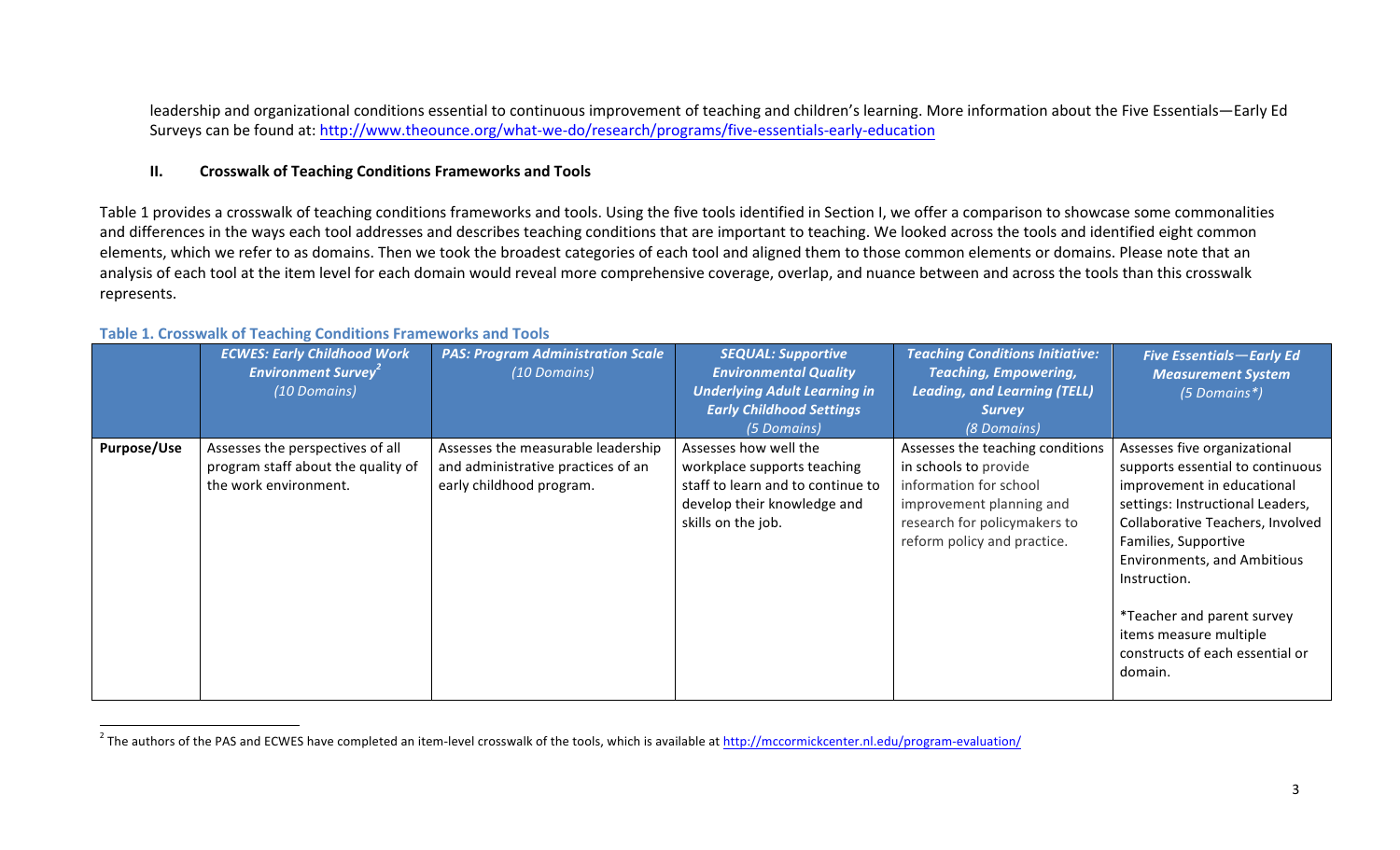|                             | <b>ECWES: Early Childhood Work</b><br><b>Environment Survey<sup>2</sup></b><br>(10 Domains)                                                                                                                                                                                                                                                                                                                                                                                        | <b>PAS: Program Administration Scale</b><br>(10 Domains)                                                                                                                                                                                                                                                                                                                                                                                                                                                                                                                                                                                                                                                                                                                                                                                                                                                            | <b>SEQUAL: Supportive</b><br><b>Environmental Quality</b><br><b>Underlying Adult Learning in</b><br><b>Early Childhood Settings</b><br>(5 Domains)                                                                                                                                                                                                               | <b>Teaching Conditions Initiative:</b><br><b>Teaching, Empowering,</b><br><b>Leading, and Learning (TELL)</b><br><b>Survey</b><br>(8 Domains)                                                                                                                                                                                                                                         | <b>Five Essentials-Early Ed</b><br><b>Measurement System</b><br>(5 Domains*)                                                                                                                                                                                                                                                                                                                                                                                                                                                                                                                                               |
|-----------------------------|------------------------------------------------------------------------------------------------------------------------------------------------------------------------------------------------------------------------------------------------------------------------------------------------------------------------------------------------------------------------------------------------------------------------------------------------------------------------------------|---------------------------------------------------------------------------------------------------------------------------------------------------------------------------------------------------------------------------------------------------------------------------------------------------------------------------------------------------------------------------------------------------------------------------------------------------------------------------------------------------------------------------------------------------------------------------------------------------------------------------------------------------------------------------------------------------------------------------------------------------------------------------------------------------------------------------------------------------------------------------------------------------------------------|------------------------------------------------------------------------------------------------------------------------------------------------------------------------------------------------------------------------------------------------------------------------------------------------------------------------------------------------------------------|---------------------------------------------------------------------------------------------------------------------------------------------------------------------------------------------------------------------------------------------------------------------------------------------------------------------------------------------------------------------------------------|----------------------------------------------------------------------------------------------------------------------------------------------------------------------------------------------------------------------------------------------------------------------------------------------------------------------------------------------------------------------------------------------------------------------------------------------------------------------------------------------------------------------------------------------------------------------------------------------------------------------------|
| 1. Teaching and Instruction |                                                                                                                                                                                                                                                                                                                                                                                                                                                                                    |                                                                                                                                                                                                                                                                                                                                                                                                                                                                                                                                                                                                                                                                                                                                                                                                                                                                                                                     |                                                                                                                                                                                                                                                                                                                                                                  |                                                                                                                                                                                                                                                                                                                                                                                       |                                                                                                                                                                                                                                                                                                                                                                                                                                                                                                                                                                                                                            |
|                             | Task Orientation: The emphasis<br>placed on organizational<br>effectiveness and efficiency,<br>including productive meetings,<br>program outcomes, and<br>accountability.<br>Supervisor Support: The degree of<br>facilitative leadership providing<br>encouragement, support, and<br>clear expectations.<br>Professional Growth: The degree<br>of emphasis placed on staff's<br>professional growth. The<br>availability of opportunities to<br>increase professional competence. | <b>Child Assessment: Examines the</b><br>availability of screening procedures<br>to assist with the identification of<br>children with special needs, the type<br>and frequency of child assessment<br>to determine learning and<br>developmental outcomes, and<br>whether the results of child<br>assessments are used in lesson<br>planning. Relevant items include:<br>Screening and Identification<br>of Special Needs<br>Assessment in Support of<br>Learning<br><b>Staff Qualifications: Considers the</b><br>level of general education,<br>specialized training, and job<br>experience of the administrator and<br>members of the teaching staff.<br><b>Human Resources Development:</b><br>Assesses whether the program<br>provides an orientation for new<br>staff, ongoing staff development,<br>regular opportunities for supervision<br>and support, and systematic<br>performance appraisal. Relevant | <b>Teaching Supports: Explores</b><br>whether teaching staff are<br>trained and receive ongoing<br>guidance on how to use their<br>program's curriculum and child<br>observation and assessment<br>frameworks in their classroom<br>teaching; assesses whether<br>there are sufficient levels of<br>trained staff in all classrooms to<br>meet children's needs. | <b>Instructional Practices and</b><br>Support:<br>a) Teachers use formative and<br>summative assessment<br>data to drive instructional<br>practice.<br>Teachers are supported to<br>b)<br>work collaboratively to<br>develop, align, and improve<br>instructional practices.<br>Teachers are assigned<br>c)<br>classes that maximize their<br>likelihood of success with<br>students. | <b>Ambitious Instruction: An</b><br>instructional guidance system<br>articulates the "what" and<br>"how" of teaching and learning,<br>and actively supports teachers<br>and staff with planning and<br>implementing consistently<br>engaging, effective, and rigorous<br>curriculum and instruction.<br><b>Supportive Environments:</b><br>Schools or centers are physically<br>and emotionally safe and<br>engaging environments,<br>wherein staff hold high<br>expectations for children's<br>social-emotional and academic<br>learning, coupled with<br>nurturing, individualized support<br>for children and families. |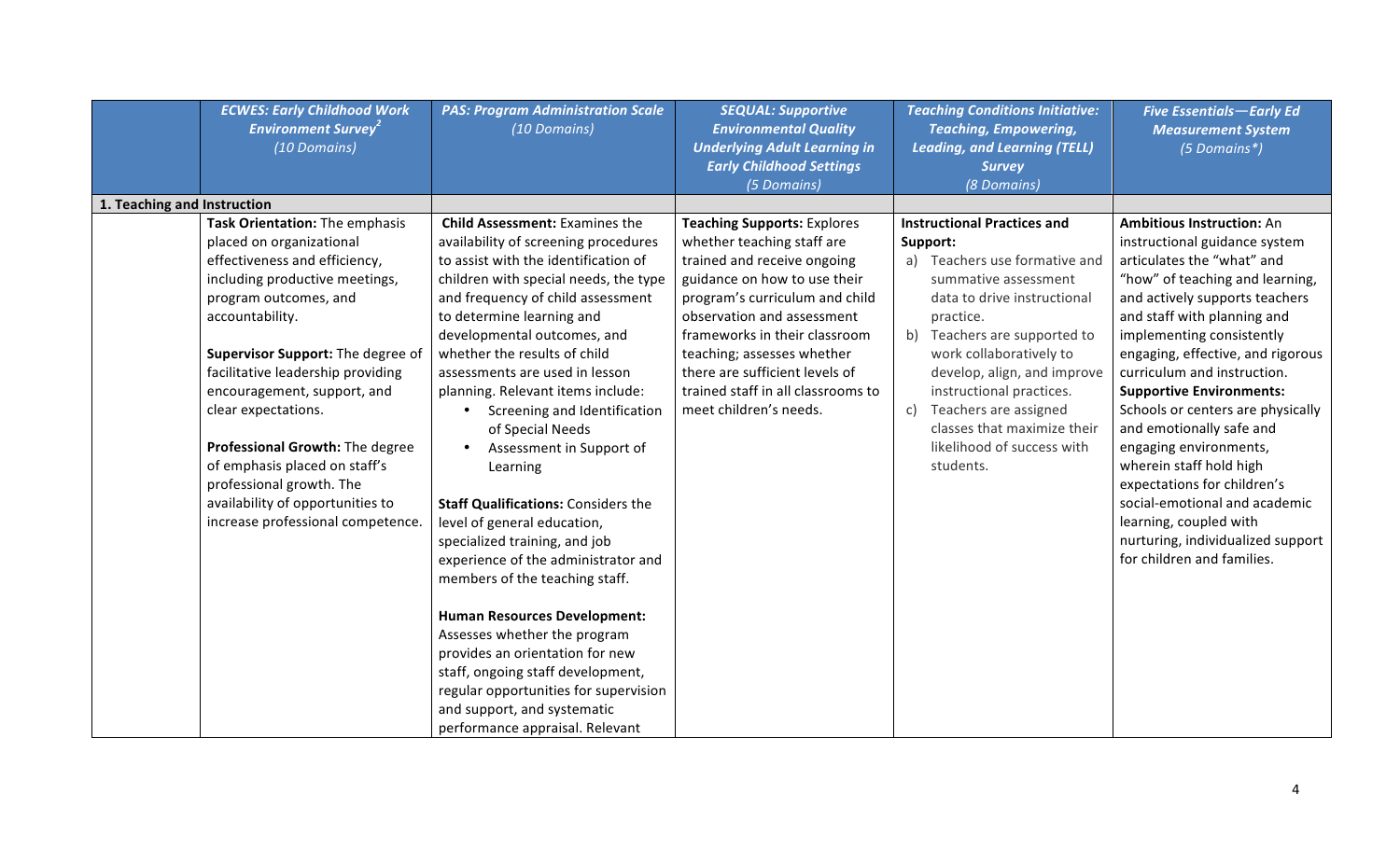|                       | <b>ECWES: Early Childhood Work</b><br><b>Environment Survey<sup>2</sup></b><br>(10 Domains)                                             | <b>PAS: Program Administration Scale</b><br>(10 Domains)                                                                                                                                                                                                                                                                                                                                                                                                                                                                                                                                                                                                                                                                                                                                     | <b>SEQUAL: Supportive</b><br><b>Environmental Quality</b><br><b>Underlying Adult Learning in</b><br><b>Early Childhood Settings</b><br>(5 Domains)                                                                                                                                                                                                                                                              | <b>Teaching Conditions Initiative:</b><br><b>Teaching, Empowering,</b><br><b>Leading, and Learning (TELL)</b><br><b>Survey</b><br>(8 Domains)                                                                                                                                                                                                                                                                                             | <b>Five Essentials-Early Ed</b><br><b>Measurement System</b><br>(5 Domains*)                                                                                                                                                                                                       |
|-----------------------|-----------------------------------------------------------------------------------------------------------------------------------------|----------------------------------------------------------------------------------------------------------------------------------------------------------------------------------------------------------------------------------------------------------------------------------------------------------------------------------------------------------------------------------------------------------------------------------------------------------------------------------------------------------------------------------------------------------------------------------------------------------------------------------------------------------------------------------------------------------------------------------------------------------------------------------------------|-----------------------------------------------------------------------------------------------------------------------------------------------------------------------------------------------------------------------------------------------------------------------------------------------------------------------------------------------------------------------------------------------------------------|-------------------------------------------------------------------------------------------------------------------------------------------------------------------------------------------------------------------------------------------------------------------------------------------------------------------------------------------------------------------------------------------------------------------------------------------|------------------------------------------------------------------------------------------------------------------------------------------------------------------------------------------------------------------------------------------------------------------------------------|
|                       |                                                                                                                                         | items include:                                                                                                                                                                                                                                                                                                                                                                                                                                                                                                                                                                                                                                                                                                                                                                               |                                                                                                                                                                                                                                                                                                                                                                                                                 |                                                                                                                                                                                                                                                                                                                                                                                                                                           |                                                                                                                                                                                                                                                                                    |
|                       |                                                                                                                                         | Supervision and<br>$\bullet$<br>Performance Appraisal                                                                                                                                                                                                                                                                                                                                                                                                                                                                                                                                                                                                                                                                                                                                        |                                                                                                                                                                                                                                                                                                                                                                                                                 |                                                                                                                                                                                                                                                                                                                                                                                                                                           |                                                                                                                                                                                                                                                                                    |
|                       | 2. Time for Collaboration and Planning                                                                                                  |                                                                                                                                                                                                                                                                                                                                                                                                                                                                                                                                                                                                                                                                                                                                                                                              |                                                                                                                                                                                                                                                                                                                                                                                                                 |                                                                                                                                                                                                                                                                                                                                                                                                                                           |                                                                                                                                                                                                                                                                                    |
|                       | Task Orientation: The emphasis                                                                                                          | <b>Personnel Cost and Allocation:</b>                                                                                                                                                                                                                                                                                                                                                                                                                                                                                                                                                                                                                                                                                                                                                        | <b>Teaching Supports: Sufficient</b>                                                                                                                                                                                                                                                                                                                                                                            | Time: Available time to plan,                                                                                                                                                                                                                                                                                                                                                                                                             | <b>Collaborative Teachers:</b>                                                                                                                                                                                                                                                     |
|                       | placed on organizational<br>effectiveness and efficiency,<br>including productive meetings,<br>program outcomes, and<br>accountability. | Looks at whether the organization<br>has a written salary scale and annual<br>salary increases, the type and<br>availability of fringe benefits,<br>whether children are regrouped<br>during the day to maintain ratios,<br>and the availability of paid planning<br>time for teaching staff. Relevant<br>items include:<br><b>Staffing Patterns and</b><br>Scheduling<br><b>Center Operations: Considers the</b><br>health and safety of the facility,<br>whether the center has a risk<br>management plan, the adequacy of<br>the space to meet the needs of staff,<br>and the frequency and quality of<br>internal communications, including<br>shared leadership at staff meetings<br>and conflict resolution. Relevant<br>items include:<br><b>Internal Communications</b><br>$\bullet$ | staffing levels and patterns that<br>allow teaching staff to complete<br>their professional duties (e.g.<br>planning, reporting); availability<br>of trained substitutes or<br>floaters; provision of paid<br>planning time without<br>responsibility for children; and<br>management of staff turnover.<br>Job Crafting: Explores whether<br>teaching staff work well as a<br>team and share responsibilities. | collaborate, provide instruction,<br>and eliminate barriers to<br>maximize instructional time<br>during the school day<br>a) Teachers' class sizes<br>facilitate high quality<br>instruction.<br>Teachers have sufficient<br>b)<br>time to provide all students<br>with effective instruction.<br>Teachers have time during<br>c)<br>the school day to plan and<br>collaborate.<br>d)<br>Schools make efforts to<br>streamline processes. | Teachers are committed to the<br>school or center, build strong<br>relationships with their<br>colleagues, and work together<br>continuously to improve<br>teaching and learning by<br>engaging in collaborative,<br>routine, data-informed cycles of<br>professional development. |
| 3. Teacher Leadership |                                                                                                                                         |                                                                                                                                                                                                                                                                                                                                                                                                                                                                                                                                                                                                                                                                                                                                                                                              |                                                                                                                                                                                                                                                                                                                                                                                                                 |                                                                                                                                                                                                                                                                                                                                                                                                                                           |                                                                                                                                                                                                                                                                                    |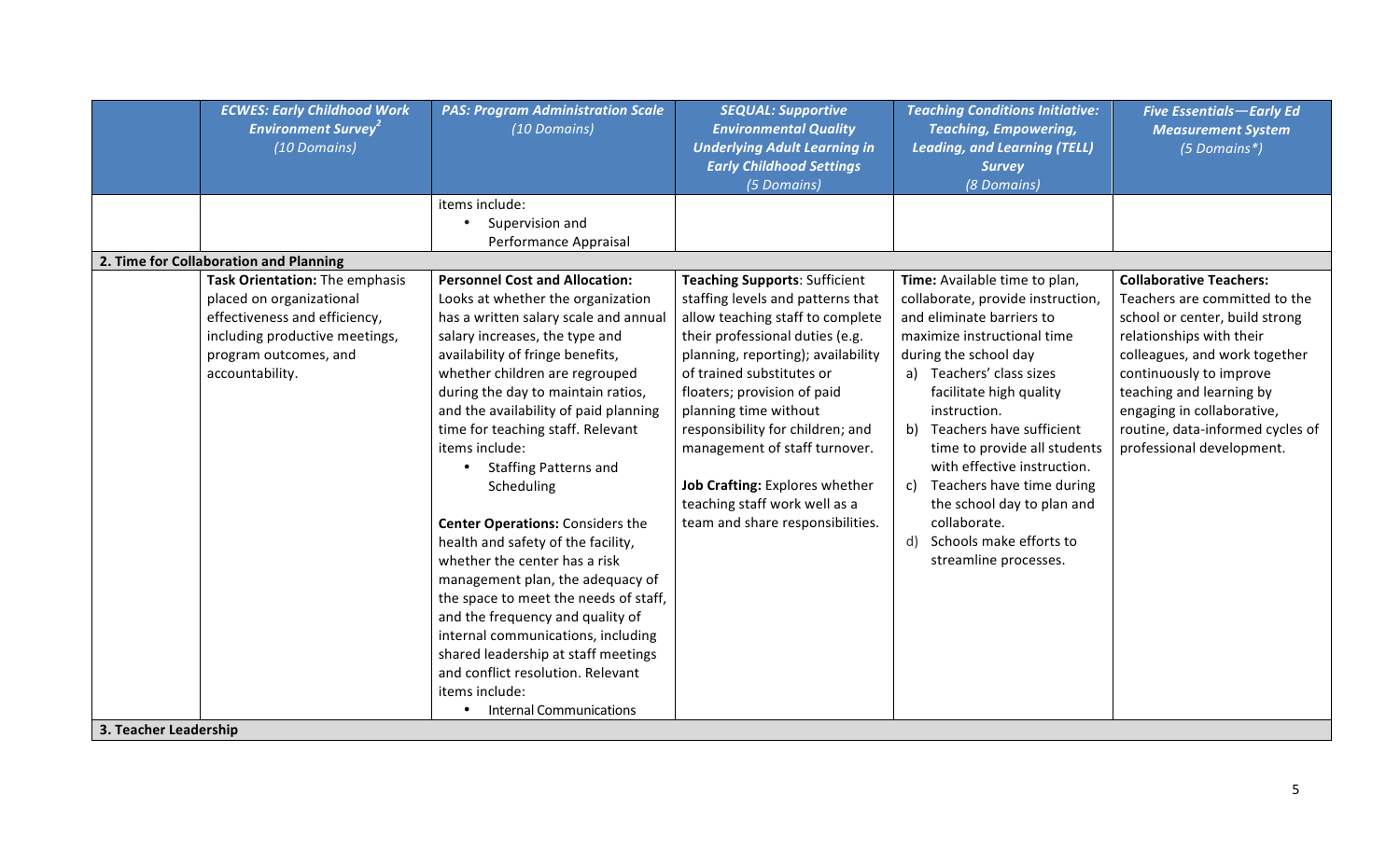| <b>ECWES: Early Childhood Work</b><br><b>Environment Survey<sup>2</sup></b><br>(10 Domains)                                                                                                                                                                                                                                                                                                                                                                                                                                                                                         | <b>PAS: Program Administration Scale</b><br>(10 Domains)                                                                                                                                                                                                                                                                                                                                                                                                                                                                                                                                                                                                                                                                                                                                                                                                                                                                                                                    | <b>SEQUAL: Supportive</b><br><b>Environmental Quality</b><br><b>Underlying Adult Learning in</b><br><b>Early Childhood Settings</b><br>(5 Domains)                                                                                                         | <b>Teaching Conditions Initiative:</b><br><b>Teaching, Empowering,</b><br><b>Leading, and Learning (TELL)</b><br><b>Survey</b><br>(8 Domains)                                                                                                        | <b>Five Essentials-Early Ed</b><br><b>Measurement System</b><br>(5 Domains*)                                                                                                                                                                                                                                                                                                                                                                                                                                                                                                                                              |
|-------------------------------------------------------------------------------------------------------------------------------------------------------------------------------------------------------------------------------------------------------------------------------------------------------------------------------------------------------------------------------------------------------------------------------------------------------------------------------------------------------------------------------------------------------------------------------------|-----------------------------------------------------------------------------------------------------------------------------------------------------------------------------------------------------------------------------------------------------------------------------------------------------------------------------------------------------------------------------------------------------------------------------------------------------------------------------------------------------------------------------------------------------------------------------------------------------------------------------------------------------------------------------------------------------------------------------------------------------------------------------------------------------------------------------------------------------------------------------------------------------------------------------------------------------------------------------|------------------------------------------------------------------------------------------------------------------------------------------------------------------------------------------------------------------------------------------------------------|------------------------------------------------------------------------------------------------------------------------------------------------------------------------------------------------------------------------------------------------------|---------------------------------------------------------------------------------------------------------------------------------------------------------------------------------------------------------------------------------------------------------------------------------------------------------------------------------------------------------------------------------------------------------------------------------------------------------------------------------------------------------------------------------------------------------------------------------------------------------------------------|
| Decision-making: The degree of<br>autonomy given to staff and the<br>extent to which they are involved<br>in making center-wide decisions.<br>Goal consensus: The extent to<br>which staff agree on the<br>philosophy, goals, and educational<br>objectives of the center.<br>Innovativeness: The extent to<br>which the center adapts and<br>encourages staff to find creative<br>ways to solve problems.<br>Professional Growth: The degree<br>of emphasis placed on staff's<br>professional growth. The<br>availability of opportunities to<br>increase professional competence. | <b>Program Planning and Evaluation:</b><br>Assesses whether the center has a<br>written mission and vision<br>statement, engages in strategic<br>planning, and involves staff and<br>parents in evaluating program<br>practices. Relevant items include:<br>• Program Evaluation<br><b>Child Assessment: Examines the</b><br>availability of screening procedures<br>to assist with the identification of<br>children with special needs, the type<br>and frequency of child assessment<br>to determine learning and<br>developmental outcomes, and<br>whether the results of child<br>assessments are used in lesson<br>planning. Relevant items include:<br>Assessment in Support of<br>Learning<br><b>Center Operations: Considers the</b><br>health and safety of the facility,<br>whether the center has a risk<br>management plan, the adequacy of<br>the space to meet the needs of staff,<br>and the frequency and quality of<br>internal communications, including | Job Crafting: Explores whether<br>teaching staff are well informed<br>about program policies and<br>involved in decisions about<br>program and classroom policies<br>(e.g., ability to adjust classroom<br>schedule, input into staff<br>meeting agendas). | <b>Teacher Leadership:</b><br>Teachers demonstrate<br>leadership in the<br>classroom.<br>b) Teachers demonstrate<br>leadership in the school.<br>Schools have efficient and<br>C)<br>effective decision-making<br>processes that engage<br>teachers. | <b>Instructional Leaders: The</b><br>school or center leadership is<br>strategically focused on<br>children's early achievement<br>and nurtures relational trust and<br>collective understanding,<br>responsibility, and leadership for<br>excellence and improvement<br>among staff and parents.<br><b>Collaborative Teachers:</b><br>Teachers are committed to the<br>school or center, build strong<br>relationships with their<br>colleagues, and work together<br>continuously to improve<br>teaching and learning by<br>engaging in collaborative,<br>routine, data-informed cycles of<br>professional development. |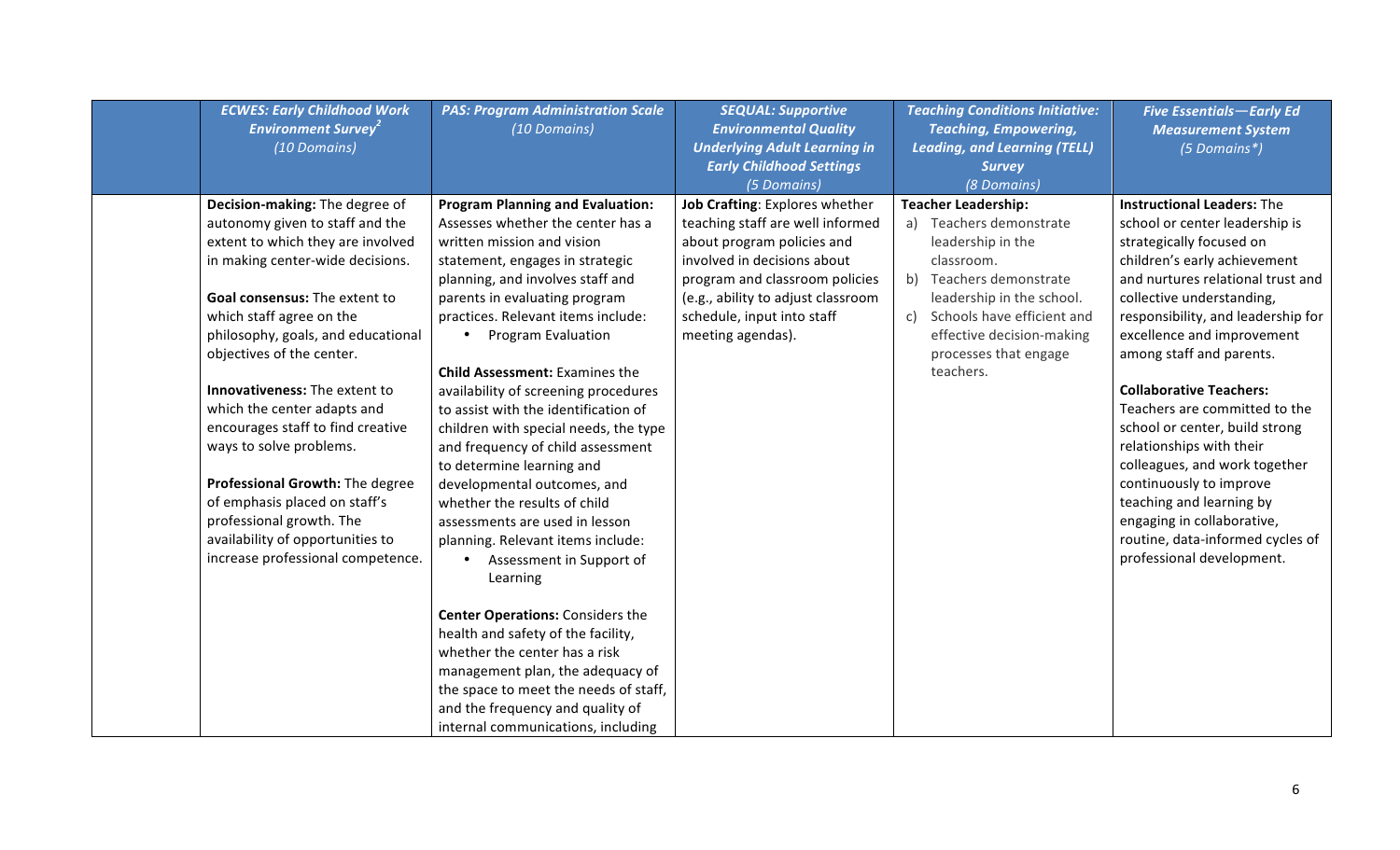|                          | <b>ECWES: Early Childhood Work</b><br><b>Environment Survey<sup>2</sup></b><br>(10 Domains)                                                                                                                                                                                                                                                                                                                                                                                    | <b>PAS: Program Administration Scale</b><br>(10 Domains)                                                                                                                                                                                                                                                                                                                      | <b>SEQUAL: Supportive</b><br><b>Environmental Quality</b><br><b>Underlying Adult Learning in</b><br><b>Early Childhood Settings</b><br>(5 Domains)                                                                                       | <b>Teaching Conditions Initiative:</b><br><b>Teaching, Empowering,</b><br><b>Leading, and Learning (TELL)</b><br><b>Survey</b><br>(8 Domains)                                                                                                                                                                                                                                                                                                                                                                                                                                                                                                                               | <b>Five Essentials-Early Ed</b><br><b>Measurement System</b><br>(5 Domains*)                                                                                                                                                                                                                                                                                                                                                                                                                                                                                                                                                                                                                                                            |
|--------------------------|--------------------------------------------------------------------------------------------------------------------------------------------------------------------------------------------------------------------------------------------------------------------------------------------------------------------------------------------------------------------------------------------------------------------------------------------------------------------------------|-------------------------------------------------------------------------------------------------------------------------------------------------------------------------------------------------------------------------------------------------------------------------------------------------------------------------------------------------------------------------------|------------------------------------------------------------------------------------------------------------------------------------------------------------------------------------------------------------------------------------------|-----------------------------------------------------------------------------------------------------------------------------------------------------------------------------------------------------------------------------------------------------------------------------------------------------------------------------------------------------------------------------------------------------------------------------------------------------------------------------------------------------------------------------------------------------------------------------------------------------------------------------------------------------------------------------|-----------------------------------------------------------------------------------------------------------------------------------------------------------------------------------------------------------------------------------------------------------------------------------------------------------------------------------------------------------------------------------------------------------------------------------------------------------------------------------------------------------------------------------------------------------------------------------------------------------------------------------------------------------------------------------------------------------------------------------------|
|                          |                                                                                                                                                                                                                                                                                                                                                                                                                                                                                | shared leadership at staff meetings<br>and conflict resolution. Relevant<br>items include:<br><b>Internal Communications</b><br>$\bullet$                                                                                                                                                                                                                                     |                                                                                                                                                                                                                                          |                                                                                                                                                                                                                                                                                                                                                                                                                                                                                                                                                                                                                                                                             |                                                                                                                                                                                                                                                                                                                                                                                                                                                                                                                                                                                                                                                                                                                                         |
| 4. Professional Learning |                                                                                                                                                                                                                                                                                                                                                                                                                                                                                |                                                                                                                                                                                                                                                                                                                                                                               |                                                                                                                                                                                                                                          |                                                                                                                                                                                                                                                                                                                                                                                                                                                                                                                                                                                                                                                                             |                                                                                                                                                                                                                                                                                                                                                                                                                                                                                                                                                                                                                                                                                                                                         |
|                          | Professional Growth: The degree<br>of emphasis placed on staff's<br>professional growth. The<br>availability of opportunities to<br>increase professional competence.<br><b>Collegiality:</b> The extent to which<br>staff are friendly, supportive, and<br>trusting of one another. The peer<br>cohesion and esprit de corps of<br>the group.<br>Supervisor Support: The degree of<br>facilitative leadership providing<br>encouragement, support, and<br>clear expectations. | <b>Human Resources Development:</b><br>Assesses whether the program<br>provides an orientation for new<br>staff, ongoing staff development,<br>regular opportunities for supervision<br>and support, and systematic<br>performance appraisal. Relevant<br>items include:<br><b>Staff Orientation:</b><br>Supervision and<br>Performance Appraisal<br><b>Staff Development</b> | Learning Community: Explores<br>opportunities for teaching staff<br>to learn and improve their<br>teaching, including observing<br>other teachers, trying new<br>teaching approaches, and<br>sharing ideas with other<br>teaching staff. | <b>Professional Development:</b><br>Time and resources are<br>a)<br>provided for professional<br>development, ensuring all<br>teachers have access to<br>continuous learning<br>opportunities.<br>Professional development<br>b)<br>meets best practice<br>standards for delivery and<br>support.<br>Professional development<br>c)<br>enhances the ability of<br>teachers to implement<br>instructional strategies and<br>improve student learning.<br><b>New Teacher Support:</b><br>Successful teacher induction<br>systems focus on student<br>learning and teacher<br>effectiveness. Strong programs<br>include instructional mentoring<br>by carefully selected, well | <b>Collaborative Teachers:</b><br>Teachers are committed to the<br>school or center, build strong<br>relationships with their<br>colleagues, and work together<br>continuously to improve<br>teaching and learning by<br>engaging in collaborative,<br>routine, data-informed cycles of<br>professional development.<br><b>Instructional Leaders: The</b><br>school or program leadership is<br>strategically focused on<br>children's early achievement<br>and nurtures relational trust and<br>collective understanding,<br>responsibility, and leadership for<br>excellence and improvement<br>among staff and parents.<br>Leaders use supervisory<br>resources, performance<br>feedback and professional<br>development, and social |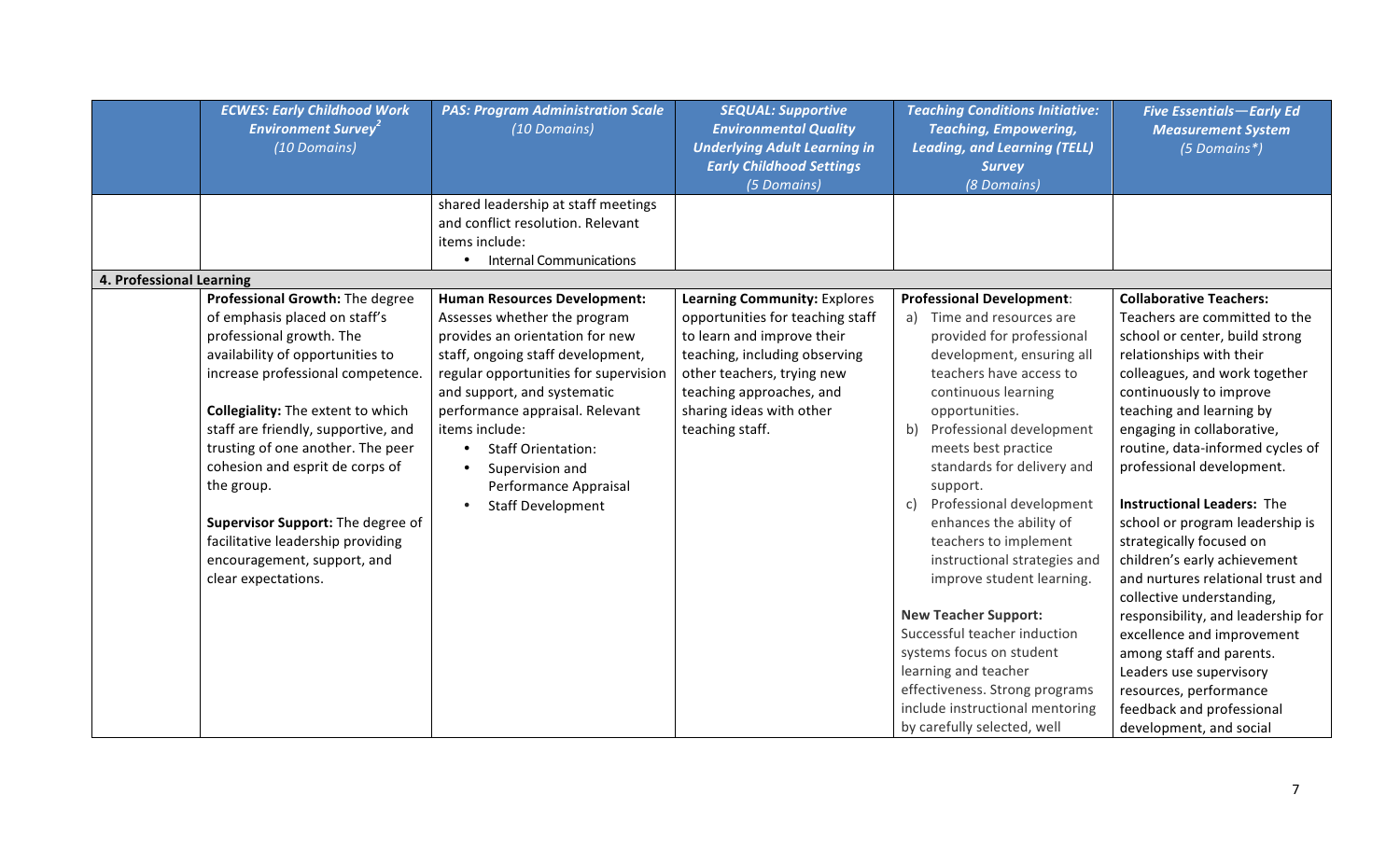|                    | <b>ECWES: Early Childhood Work</b><br><b>Environment Survey<sup>2</sup></b><br>(10 Domains)                                                  | <b>PAS: Program Administration Scale</b><br>(10 Domains)                                                                                                                                                                                                                                                                                                                                                                                           | <b>SEQUAL: Supportive</b><br><b>Environmental Quality</b><br><b>Underlying Adult Learning in</b><br><b>Early Childhood Settings</b><br>(5 Domains)                                                                                                                                                                                                                                                                                                                                                                                                                                                                                                                                                      | <b>Teaching Conditions Initiative:</b><br><b>Teaching, Empowering,</b><br><b>Leading, and Learning (TELL)</b><br><b>Survey</b><br>(8 Domains)                                               | <b>Five Essentials-Early Ed</b><br><b>Measurement System</b><br>(5 Domains*)                           |
|--------------------|----------------------------------------------------------------------------------------------------------------------------------------------|----------------------------------------------------------------------------------------------------------------------------------------------------------------------------------------------------------------------------------------------------------------------------------------------------------------------------------------------------------------------------------------------------------------------------------------------------|---------------------------------------------------------------------------------------------------------------------------------------------------------------------------------------------------------------------------------------------------------------------------------------------------------------------------------------------------------------------------------------------------------------------------------------------------------------------------------------------------------------------------------------------------------------------------------------------------------------------------------------------------------------------------------------------------------|---------------------------------------------------------------------------------------------------------------------------------------------------------------------------------------------|--------------------------------------------------------------------------------------------------------|
|                    |                                                                                                                                              |                                                                                                                                                                                                                                                                                                                                                                                                                                                    |                                                                                                                                                                                                                                                                                                                                                                                                                                                                                                                                                                                                                                                                                                         | prepared, released mentors;<br>professional learning<br>communities for mentors and<br>new teachers; engaged<br>principals; and supportive<br>school environments and district<br>policies. | resources within the staff to<br>continuously build professional<br>capacity.                          |
| 5. Adult Wellbeing |                                                                                                                                              |                                                                                                                                                                                                                                                                                                                                                                                                                                                    |                                                                                                                                                                                                                                                                                                                                                                                                                                                                                                                                                                                                                                                                                                         |                                                                                                                                                                                             |                                                                                                        |
|                    | Reward System: The degree of<br>fairness and equity in the<br>distribution of pay, fringe benefits,<br>and opportunities for<br>advancement. | <b>Personnel Cost and Allocation:</b><br>Looks at whether the organization<br>has a written salary scale and annual<br>salary increases, the type and<br>availability of fringe benefits,<br>whether children are regrouped<br>during the day to maintain ratios,<br>and the availability of paid planning<br>time for teaching staff. Relevant<br>items include:<br>Compensation<br><b>Benefits</b><br><b>Staffing Patterns and</b><br>Scheduling | <b>Adult Wellbeing: Explores</b><br>teaching staff perceptions about<br>program policies and practices<br>that support their economic,<br>physical, and emotional<br>wellbeing. Explores teaching<br>staff level of worry about<br>policies such as being sent home<br>without pay if child attendance<br>is low or for an unexpected<br>closure (e.g., bad weather) and<br>degree they can depend on<br>policies such as payment for<br>required meetings and<br>availability of substitutes. Adult<br>wellbeing also explores teaching<br>staff level of worry about their<br>own economic wellbeing (e.g.,<br>having enough to pay for<br>housing costs and monthly<br>expenses) and quality of work |                                                                                                                                                                                             | (One measure under Supportive<br><b>Environments assesses Staff</b><br>Safety in the school or center) |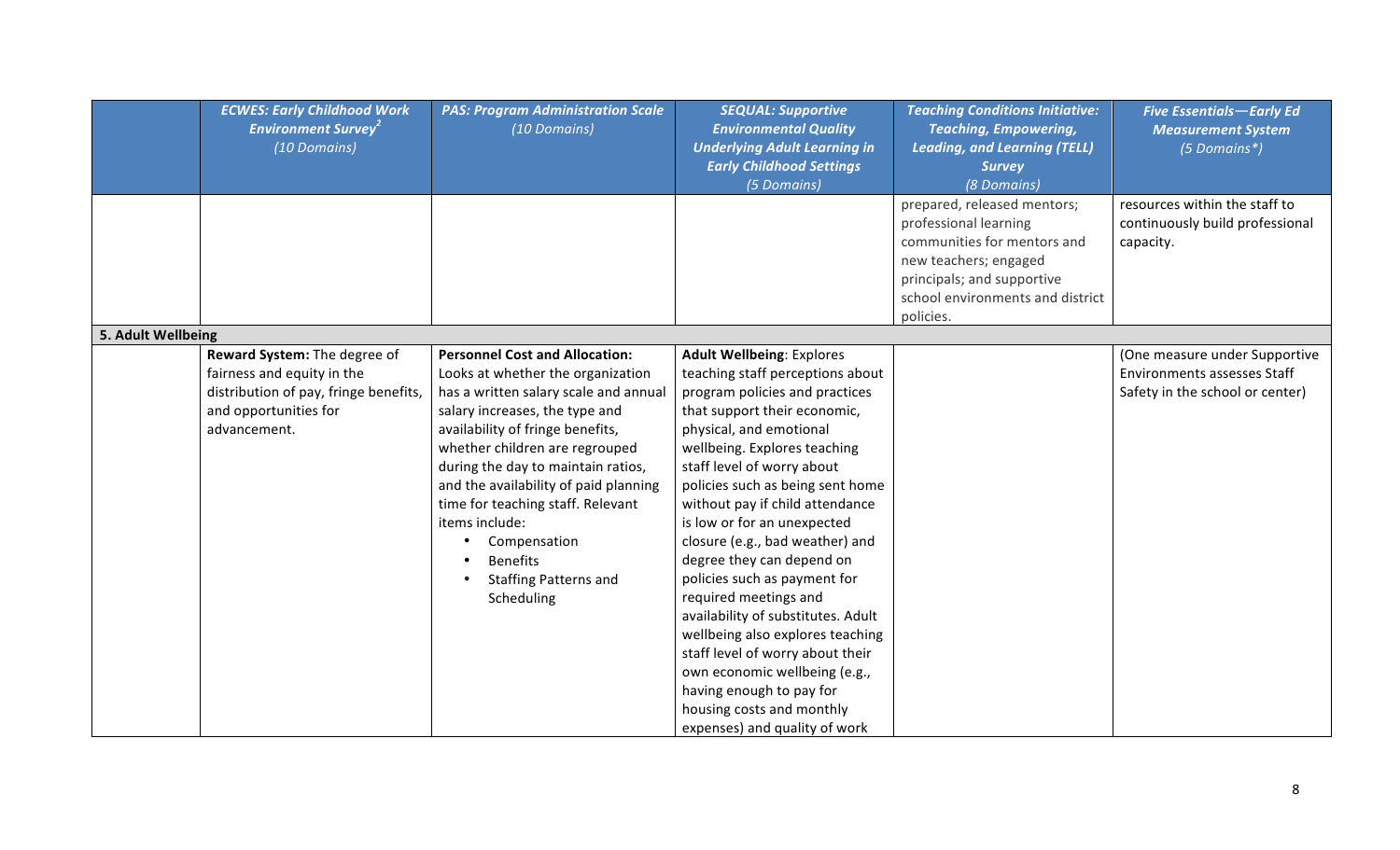|               | <b>ECWES: Early Childhood Work</b><br><b>Environment Survey<sup>2</sup></b><br>(10 Domains)                                                                                                                                                                                                           | <b>PAS: Program Administration Scale</b><br>(10 Domains)                                                                                                                                                                                                                                                                                                       | <b>SEQUAL: Supportive</b><br><b>Environmental Quality</b><br><b>Underlying Adult Learning in</b><br><b>Early Childhood Settings</b><br>(5 Domains)                                                                                                                                                                                                                   | <b>Teaching Conditions Initiative:</b><br><b>Teaching, Empowering,</b><br><b>Leading, and Learning (TELL)</b><br><b>Survey</b><br>(8 Domains)                                                                                                                                                                                                                                                                                                                                                        | <b>Five Essentials-Early Ed</b><br><b>Measurement System</b><br>(5 Domains*)                                                                                                                                                                                                                                    |
|---------------|-------------------------------------------------------------------------------------------------------------------------------------------------------------------------------------------------------------------------------------------------------------------------------------------------------|----------------------------------------------------------------------------------------------------------------------------------------------------------------------------------------------------------------------------------------------------------------------------------------------------------------------------------------------------------------|----------------------------------------------------------------------------------------------------------------------------------------------------------------------------------------------------------------------------------------------------------------------------------------------------------------------------------------------------------------------|------------------------------------------------------------------------------------------------------------------------------------------------------------------------------------------------------------------------------------------------------------------------------------------------------------------------------------------------------------------------------------------------------------------------------------------------------------------------------------------------------|-----------------------------------------------------------------------------------------------------------------------------------------------------------------------------------------------------------------------------------------------------------------------------------------------------------------|
|               |                                                                                                                                                                                                                                                                                                       |                                                                                                                                                                                                                                                                                                                                                                | life (e.g., fair treatment and<br>respect for different points of                                                                                                                                                                                                                                                                                                    |                                                                                                                                                                                                                                                                                                                                                                                                                                                                                                      |                                                                                                                                                                                                                                                                                                                 |
|               |                                                                                                                                                                                                                                                                                                       |                                                                                                                                                                                                                                                                                                                                                                | view among coworkers).                                                                                                                                                                                                                                                                                                                                               |                                                                                                                                                                                                                                                                                                                                                                                                                                                                                                      |                                                                                                                                                                                                                                                                                                                 |
| 6. Leadership |                                                                                                                                                                                                                                                                                                       |                                                                                                                                                                                                                                                                                                                                                                |                                                                                                                                                                                                                                                                                                                                                                      |                                                                                                                                                                                                                                                                                                                                                                                                                                                                                                      |                                                                                                                                                                                                                                                                                                                 |
|               | Supervisor Support: The degree of<br>facilitative leadership providing<br>encouragement, support, and<br>clear expectations.<br>Professional Growth: The degree<br>of emphasis placed on staff's<br>professional growth. The<br>availability of opportunities to<br>increase professional competence. | <b>Human Resources Development:</b><br>Assesses whether the program<br>provides an orientation for new<br>staff, ongoing staff development,<br>regular opportunities for supervision<br>and support, and systematic<br>performance appraisal. Relevant<br>items include:<br>Supervision and<br>Performance Appraisal:<br><b>Staff Development</b><br>$\bullet$ | Program Leadership: Explores<br>teaching staff perceptions of<br>how supervisors and program<br>leaders interact with staff to<br>support their teaching practice,<br>professional growth, and<br>wellbeing (e.g., supervisors<br>meet regularly with staff to<br>discuss their teaching,<br>encourages professional<br>development, and treats staff<br>equitably). | School Leadership: An<br>atmosphere of trust and mutual<br>respect is pervasive in the<br>school.<br>Teachers' performance is<br>a)<br>assessed objectively and<br>effective feedback is<br>provided that improves<br>performance and enhances<br>student learning.<br>School leadership<br>b)<br>articulates a vision and<br>implements effective<br>strategies for school<br>improvement.<br>School leadership makes<br>C)<br>sustained efforts to<br>improve teaching and<br>learning conditions. | <b>Instructional Leaders: The</b><br>school or center leadership is<br>strategically focused on<br>children's early achievement<br>and nurtures relational trust and<br>collective understanding,<br>responsibility, and leadership for<br>excellence and continuous<br>improvement among staff and<br>parents. |
|               | 7. Family and Community Partnerships                                                                                                                                                                                                                                                                  |                                                                                                                                                                                                                                                                                                                                                                |                                                                                                                                                                                                                                                                                                                                                                      |                                                                                                                                                                                                                                                                                                                                                                                                                                                                                                      |                                                                                                                                                                                                                                                                                                                 |
|               |                                                                                                                                                                                                                                                                                                       | Family Partnerships: Examines the                                                                                                                                                                                                                                                                                                                              | <b>Teaching Supports: Explores</b>                                                                                                                                                                                                                                                                                                                                   | <b>Community Support and</b>                                                                                                                                                                                                                                                                                                                                                                                                                                                                         | <b>Involved Families: All staff</b>                                                                                                                                                                                                                                                                             |
|               |                                                                                                                                                                                                                                                                                                       | type and frequency of                                                                                                                                                                                                                                                                                                                                          | teaching staff perceptions about                                                                                                                                                                                                                                                                                                                                     | Involvement:                                                                                                                                                                                                                                                                                                                                                                                                                                                                                         | develop strong relationships                                                                                                                                                                                                                                                                                    |
|               |                                                                                                                                                                                                                                                                                                       | communication with parents, their                                                                                                                                                                                                                                                                                                                              | support services to help                                                                                                                                                                                                                                                                                                                                             | Parents, guardians, and<br>a)                                                                                                                                                                                                                                                                                                                                                                                                                                                                        | with parents and support active                                                                                                                                                                                                                                                                                 |
|               |                                                                                                                                                                                                                                                                                                       | level of involvement in center                                                                                                                                                                                                                                                                                                                                 | teachers meet the needs of                                                                                                                                                                                                                                                                                                                                           | community members                                                                                                                                                                                                                                                                                                                                                                                                                                                                                    | parent involvement in children's                                                                                                                                                                                                                                                                                |
|               |                                                                                                                                                                                                                                                                                                       | activities and decision making, and                                                                                                                                                                                                                                                                                                                            | children and families in their                                                                                                                                                                                                                                                                                                                                       | support the teachers at the                                                                                                                                                                                                                                                                                                                                                                                                                                                                          | learning, development, and                                                                                                                                                                                                                                                                                      |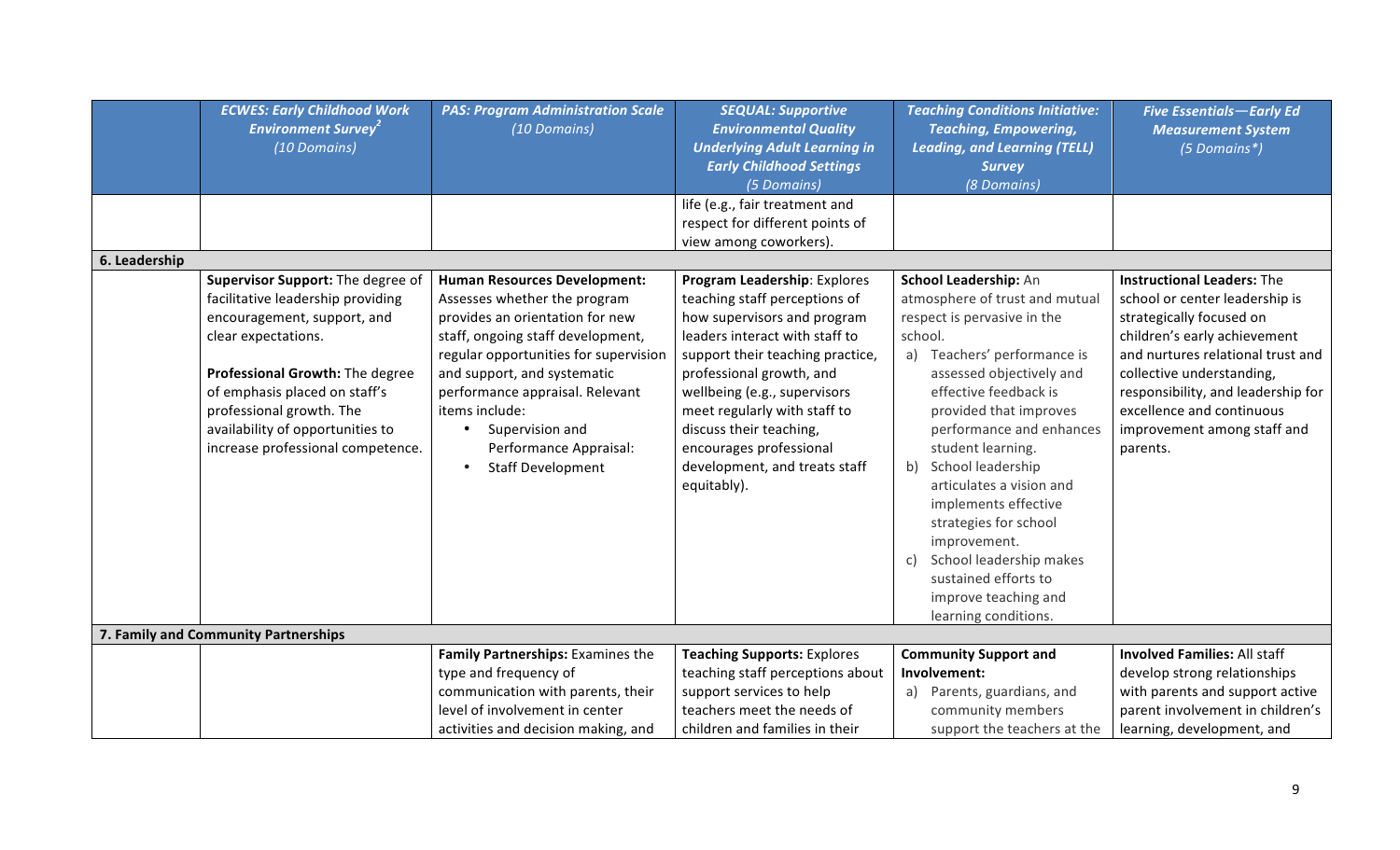| <b>ECWES: Early Childhood Work</b><br><b>Environment Survey<sup>2</sup></b><br>(10 Domains)                                                                                                                                                                                                                                                                                                                                                                                                    | <b>PAS: Program Administration Scale</b><br>(10 Domains)                                                                                                                                                                                                                                                                                                                                                                                                                                                                                                       | <b>SEQUAL: Supportive</b><br><b>Environmental Quality</b><br><b>Underlying Adult Learning in</b><br><b>Early Childhood Settings</b><br>(5 Domains)                                                                                                                                                                                                                                                                                                                                                                                                  | <b>Teaching Conditions Initiative:</b><br><b>Teaching, Empowering,</b><br><b>Leading, and Learning (TELL)</b><br><b>Survey</b><br>(8 Domains)                                                                                                                                                                                                                                                                                                                                                       | <b>Five Essentials-Early Ed</b><br><b>Measurement System</b><br>(5 Domains*)                                                                                                                                                                                                                                    |
|------------------------------------------------------------------------------------------------------------------------------------------------------------------------------------------------------------------------------------------------------------------------------------------------------------------------------------------------------------------------------------------------------------------------------------------------------------------------------------------------|----------------------------------------------------------------------------------------------------------------------------------------------------------------------------------------------------------------------------------------------------------------------------------------------------------------------------------------------------------------------------------------------------------------------------------------------------------------------------------------------------------------------------------------------------------------|-----------------------------------------------------------------------------------------------------------------------------------------------------------------------------------------------------------------------------------------------------------------------------------------------------------------------------------------------------------------------------------------------------------------------------------------------------------------------------------------------------------------------------------------------------|-----------------------------------------------------------------------------------------------------------------------------------------------------------------------------------------------------------------------------------------------------------------------------------------------------------------------------------------------------------------------------------------------------------------------------------------------------------------------------------------------------|-----------------------------------------------------------------------------------------------------------------------------------------------------------------------------------------------------------------------------------------------------------------------------------------------------------------|
|                                                                                                                                                                                                                                                                                                                                                                                                                                                                                                | the degree of support the center<br>provides to parents from different<br>cultural and linguistic backgrounds<br>Related PAS items include:<br><b>Family Communications:</b><br><b>Family Support and Involvement</b><br><b>Community Outreach</b><br>Screening and Identification of<br><b>Special Needs</b>                                                                                                                                                                                                                                                  | classrooms (e.g., resources are<br>available to find outside help if a<br>problem with a child or family is<br>identified, training is available<br>for staff about teaching children<br>with challenging behaviors).                                                                                                                                                                                                                                                                                                                               | school.<br>Parents, guardians, and<br>b)<br>community members are<br>knowledgeable about<br>classroom and school<br>policies and practices.<br>Parents, guardians, and<br>C)<br>community members are<br>provided opportunities to<br>influence the success of the<br>school.                                                                                                                                                                                                                       | kindergarten readiness.                                                                                                                                                                                                                                                                                         |
| 8. Planning, Operations, and Facilities                                                                                                                                                                                                                                                                                                                                                                                                                                                        |                                                                                                                                                                                                                                                                                                                                                                                                                                                                                                                                                                |                                                                                                                                                                                                                                                                                                                                                                                                                                                                                                                                                     |                                                                                                                                                                                                                                                                                                                                                                                                                                                                                                     |                                                                                                                                                                                                                                                                                                                 |
| Task Orientation: The emphasis<br>placed on organizational<br>effectiveness and efficiency,<br>including productive meetings,<br>program outcomes, and<br>accountability.<br>Clarity: The extent to which<br>policies, procedures, and<br>responsibilities are clearly defined<br>and communicated.<br>Physical Setting: The extent to<br>which the spatial arrangement of<br>the center helps or hinders staff in<br>carrying out their responsibilities.<br>The availability of supplies and | <b>Program Planning and Evaluation:</b><br>Assesses whether the center has a<br>written mission and vision<br>statement, engages in strategic<br>planning, and involves staff and<br>parents in evaluating program<br>practices. Relevant items include:<br><b>Strategic Planning</b><br>Program Evaluation.<br>Fiscal Management: Looks at he<br>director's role in the annual budget<br>planning process, payroll and other<br>expenses are paid in a timely<br>manner, and if standards accounting<br>procedures are adhered to. Relevant<br>items include: | <b>Teaching Supports: Explores</b><br>teaching staff perceptions about<br>materials that help staff teach<br>effectively (e.g., equipment and<br>materials are appropriate for<br>the children, teaching staff have<br>access to current, professional<br>materials about early childhood<br>education).<br><b>Adult Wellbeing: Explores</b><br>teaching staff perceptions about<br>policies to prevent injury, illness,<br>and support good health (e.g.,<br>program provides adult-size<br>equipment and space away from<br>children for breaks). | <b>Facilities and Resources:</b><br>Availability of instructional,<br>technology, office,<br>communication, and school<br>resources to teachers<br>Materials and resources are<br>a)<br>provided for teachers to<br>deliver quality instruction.<br>Technology facilitates 21 <sup>st</sup><br>b)<br>Century learning<br>opportunities.<br>Physical environments<br>C)<br>support teaching and<br>learning.<br>Teachers have access to a<br>d)<br>broad range of Professional<br>Support Personnel. | <b>Instructional Leaders:</b><br>The school or center leadership<br>is strategically focused on<br>children's early achievement<br>and nurtures relational trust and<br>collective understanding,<br>responsibility, and leadership for<br>excellence and continuous<br>improvement among staff and<br>parents. |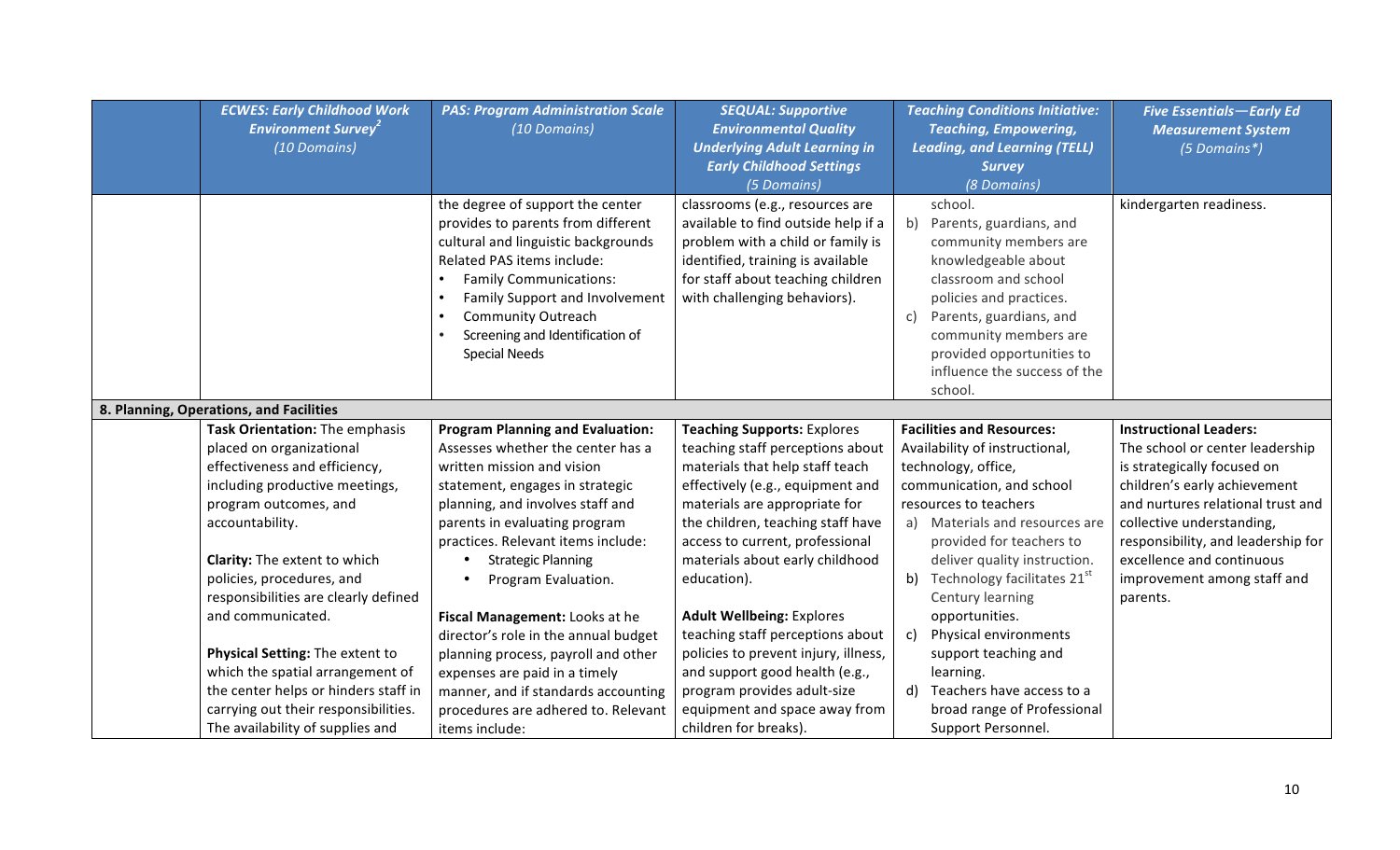| <b>ECWES: Early Childhood Work</b><br><b>Environment Survey<sup>2</sup></b><br>(10 Domains) | <b>PAS: Program Administration Scale</b><br>(10 Domains)                                                                                                                                                                                                                                                                                                                                                                                                                                                                                                                                                                                                                                                                                                                                                                                                                                                   | <b>SEQUAL: Supportive</b><br><b>Environmental Quality</b><br><b>Underlying Adult Learning in</b><br><b>Early Childhood Settings</b><br>(5 Domains) | <b>Teaching Conditions Initiative:</b><br><b>Teaching, Empowering,</b><br><b>Leading, and Learning (TELL)</b><br><b>Survey</b><br>(8 Domains)                                                                                                                                                                           | <b>Five Essentials-Early Ed</b><br><b>Measurement System</b><br>(5 Domains*) |
|---------------------------------------------------------------------------------------------|------------------------------------------------------------------------------------------------------------------------------------------------------------------------------------------------------------------------------------------------------------------------------------------------------------------------------------------------------------------------------------------------------------------------------------------------------------------------------------------------------------------------------------------------------------------------------------------------------------------------------------------------------------------------------------------------------------------------------------------------------------------------------------------------------------------------------------------------------------------------------------------------------------|----------------------------------------------------------------------------------------------------------------------------------------------------|-------------------------------------------------------------------------------------------------------------------------------------------------------------------------------------------------------------------------------------------------------------------------------------------------------------------------|------------------------------------------------------------------------------|
| materials.                                                                                  | <b>Budget Planning</b><br><b>Accounting Practices</b><br><b>Marketing and Public Relations:</b><br>Evaluates the type and frequency of<br>different external communication<br>tools, how responsive the center is<br>to the needs of the neighborhood or<br>local community, and the<br>administrator's involvement in early<br>childhood professional<br>organizations, as well as local civic,<br>business, or faith-based<br>organizations. Relevant items<br>include<br><b>External Communications</b><br><b>Center Operations: Considers the</b><br>health and safety of the facility,<br>whether the center has a risk<br>management plan, the adequacy of<br>the space to meet the needs of staff,<br>and the frequency and quality of<br>internal communications, including<br>shared leadership at staff meetings<br>and conflict resolution. Relevant<br>items include:<br>Facilities management |                                                                                                                                                    | <b>Managing Student Conduct</b><br>a) School leadership and<br>teachers develop and<br>communicate policies and<br>procedures regarding<br>student conduct and school<br>safety.<br>b) Administrators and<br>teachers enforce policies<br>and procedures regarding<br>student conduct and school<br>safety consistently |                                                                              |
|                                                                                             |                                                                                                                                                                                                                                                                                                                                                                                                                                                                                                                                                                                                                                                                                                                                                                                                                                                                                                            |                                                                                                                                                    |                                                                                                                                                                                                                                                                                                                         |                                                                              |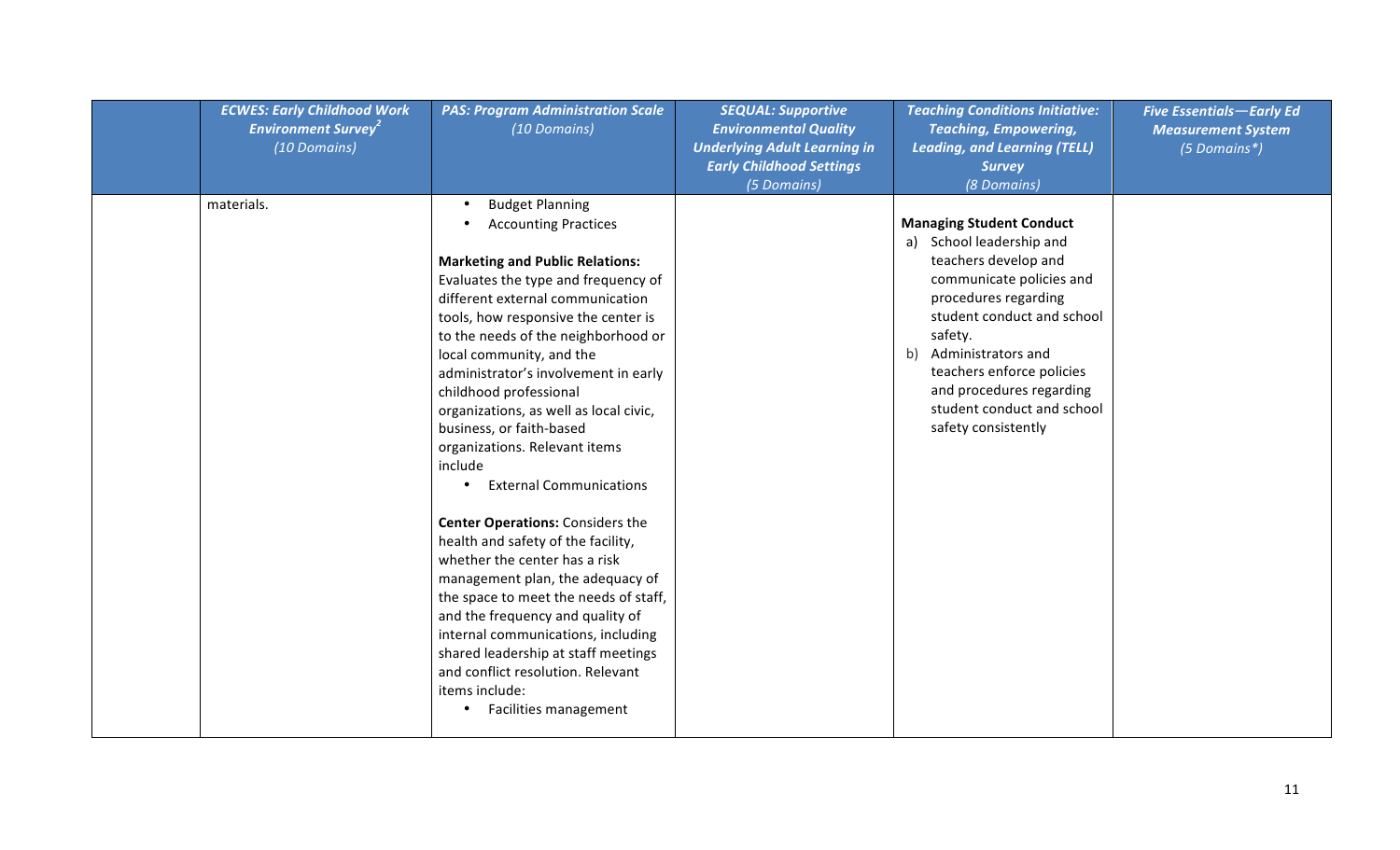| <b>ECWES: Early Childhood Work</b><br><b>Environment Survey<sup>2</sup></b><br>(10 Domains) | <b>PAS: Program Administration Scale</b><br>(10 Domains)                                                                                                                                                                                                                                                                                                                       | <b>SEQUAL: Supportive</b><br><b>Environmental Quality</b><br><b>Underlying Adult Learning in</b><br><b>Early Childhood Settings</b><br>(5 Domains) | <b>Teaching Conditions Initiative:</b><br><b>Teaching, Empowering,</b><br><b>Leading, and Learning (TELL)</b><br><b>Survey</b><br>(8 Domains) | <b>Five Essentials-Early Ed</b><br><b>Measurement System</b><br>(5 Domains*) |
|---------------------------------------------------------------------------------------------|--------------------------------------------------------------------------------------------------------------------------------------------------------------------------------------------------------------------------------------------------------------------------------------------------------------------------------------------------------------------------------|----------------------------------------------------------------------------------------------------------------------------------------------------|-----------------------------------------------------------------------------------------------------------------------------------------------|------------------------------------------------------------------------------|
|                                                                                             | Technology: Looks at the center's<br>technological resources, how<br>technology is used by administrative<br>and teaching staff, and whether the<br>center has clear policies and<br>procedures regarding the<br>appropriate use of technology at<br>work and the confidentiality of<br>work-related information. Relevant<br>items include:<br><b>Technological Resources</b> |                                                                                                                                                    |                                                                                                                                               |                                                                              |

## **III. Key Questions for Systems and Policy Leaders about Early Childhood Teaching Conditions**

Table 2 uses the common elements of teaching conditions across the five tools found in Section II. We describe each dimension and then pose questions for policymakers to probe as part of their policy and systems planning to improve teaching conditions that support effective teaching.

|                                 | <b>The Vision</b>                                                                                                                                                                                                                                                                                                                                                                                               | <b>Policy and System Questions</b>                                                                                                                                                                                                                                                                                                                                                                                              |
|---------------------------------|-----------------------------------------------------------------------------------------------------------------------------------------------------------------------------------------------------------------------------------------------------------------------------------------------------------------------------------------------------------------------------------------------------------------|---------------------------------------------------------------------------------------------------------------------------------------------------------------------------------------------------------------------------------------------------------------------------------------------------------------------------------------------------------------------------------------------------------------------------------|
| <b>Teaching and Instruction</b> | Educators' qualifications and experience fit the developmental,<br>linguistic, and cultural needs of their students.<br>Educators' instructional decisions are informed by the developmental<br>needs, home language, culture, and life experience of their students.<br>Educators have the resources and support to implement curricula and<br>assessment tools to meet appropriate and comprehensive learning | How are institutions of higher education preparing educators to<br>use instructional tools so that they maximize children's learning<br>and enact developmentally, individually, linguistically, and<br>culturally responsive practice?<br>How are educators' use of curriculum, assessments, and early<br>learning standards integrated into the states' early childhood<br>quality improvement and accountability structures? |

## **Table 2. Early Childhood Teaching Conditions Key Questions for System and Policy Leaders**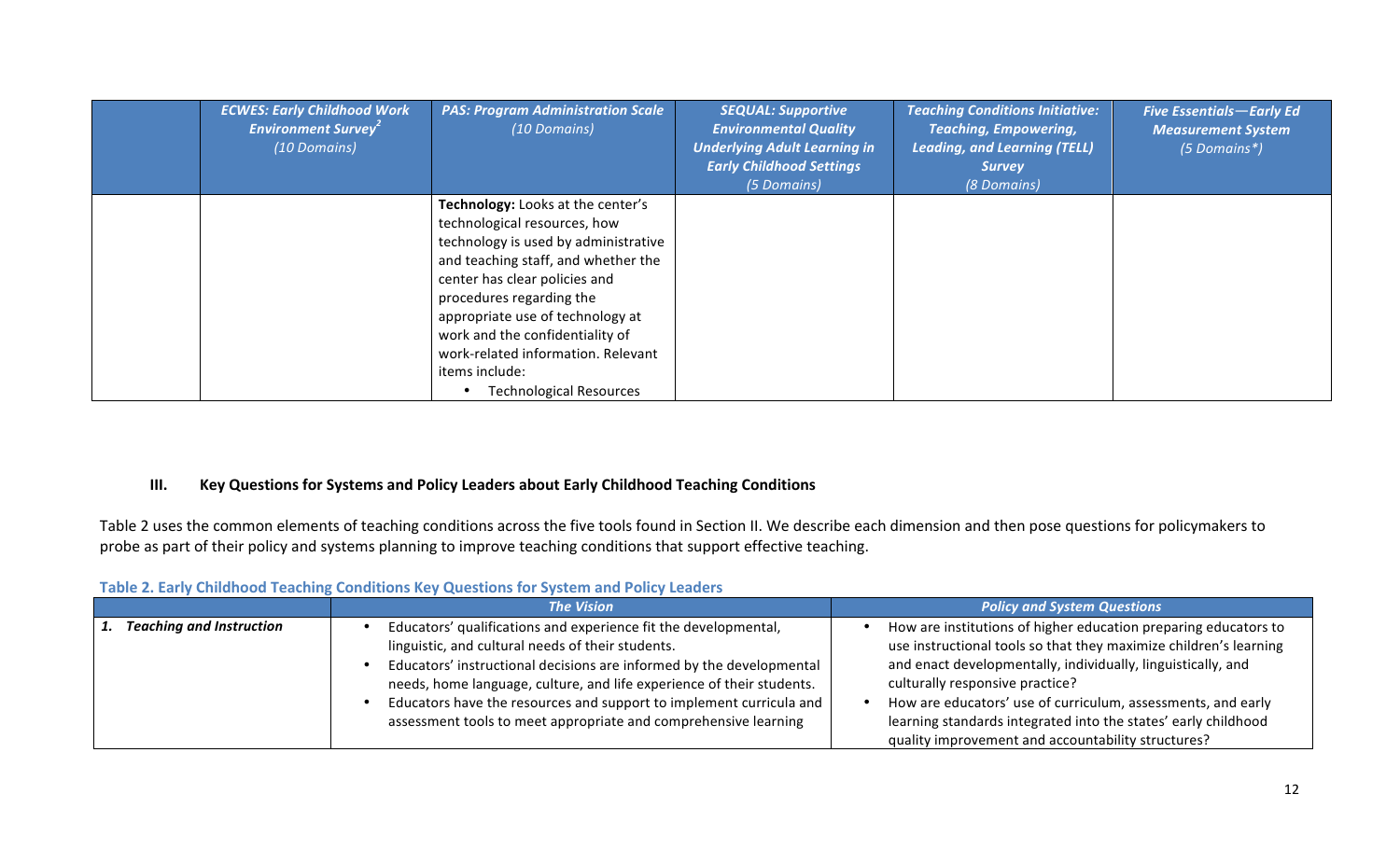|                                                  | <b>The Vision</b>                                                                                                                                                                                                                                                                                                                                                                                    | <b>Policy and System Questions</b>                                                                                                                                                                                                                                                                                                                                                                                                       |
|--------------------------------------------------|------------------------------------------------------------------------------------------------------------------------------------------------------------------------------------------------------------------------------------------------------------------------------------------------------------------------------------------------------------------------------------------------------|------------------------------------------------------------------------------------------------------------------------------------------------------------------------------------------------------------------------------------------------------------------------------------------------------------------------------------------------------------------------------------------------------------------------------------------|
|                                                  | goals.<br>Teaching teams are thoughtfully hired and supported as they<br>collaborate to nurture and scaffold children's development.                                                                                                                                                                                                                                                                 | Are recommended instructional tools meaningful, aligned, and<br>complementary so that educators have a coherent,<br>developmentally and culturally appropriate approach to<br>instruction?<br>How do curriculum pacing and assessment demands support<br>effective teaching and maximize children's learning?<br>How do existing professional credentials reinforce effective<br>teaching?                                               |
| 2. Time for Planning and<br><b>Collaboration</b> | Educators have sufficient time built into their schedules for planning<br>individually and in collaboration with their peers.<br>The daily schedule and curriculum pacing is structured to give<br>educators uninterrupted time to engage children in deep exploration<br>of new content and support the development of critical thinking and<br>social skills through a play and hands-on learning. | Do educators have sufficient paid time to work individually and<br>with their peers to plan and engage in professional learning?<br>How do administrative responsibilities impact educators' time for<br>planning and working with colleagues?<br>How are daily schedules structured to minimize interruptions in<br>the class time so that children and educators can engage in rich<br>learning activities?                            |
| 3. Teacher Leadership                            | Educators are given sufficient flexibility and support to respond to<br>their particular children's developmental needs and make the<br>necessary moment-to-moment decisions to individualize teaching.<br>Educators are encouraged to take initiative and work collaboratively<br>to customize instruction.                                                                                         | How are institutions of higher education preparing educators to<br>work in collaboration with their peers to be responsive to their<br>children's learning needs, culture, language, and life experiences?<br>How are instructional leaders encouraged to give educators<br>autonomy and leadership opportunities within their programs?<br>How are instructional leaders encouraged to treat educators<br>equitably and professionally? |
| 4. Professional Learning                         | Professional development opportunities are designed to encourage<br>educators to engage in reflection and ongoing continuous quality<br>improvement in collaboration with their peers.                                                                                                                                                                                                               | How is the professional development system shifting to support<br>communities of practice and job-embedded professional learning?<br>What structures are in place for program staff to work toward<br>continuous quality improvement?<br>How are job-embedded professional development and the use of<br>focused professional learning communities supported through<br>accountability systems?                                          |
| 5. Adult Wellbeing                               | Educators receive equitable, stable, and sufficient compensation -<br>wages and benefits (e.g., paid sick time and health insurance) to<br>support their overall wellbeing.                                                                                                                                                                                                                          | How does early childhood education financing support equitable,<br>stable, and sufficient teacher compensation?<br>Is compensation built into program quality improvement practices<br>and program accountability structures?                                                                                                                                                                                                            |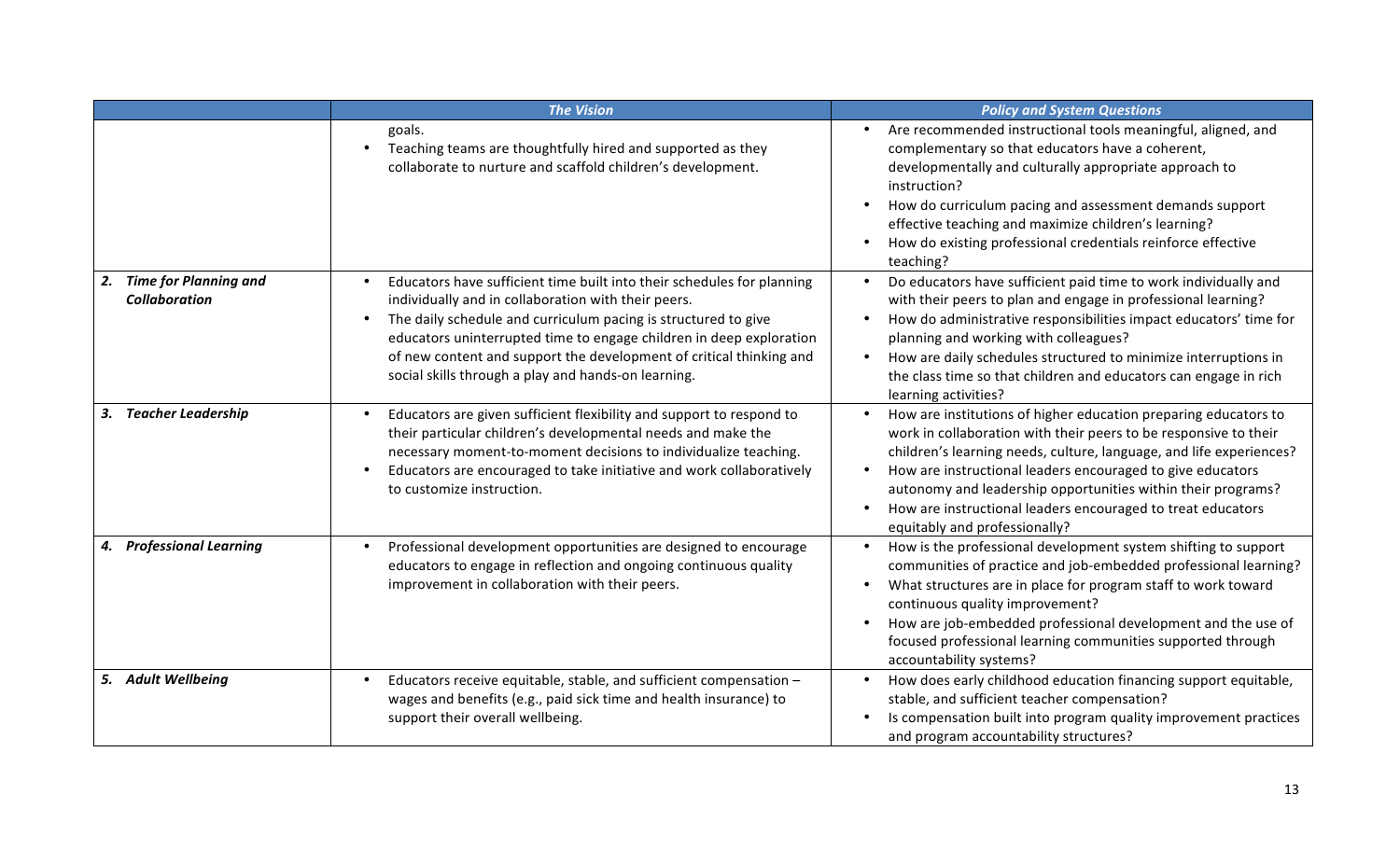|                                                             | <b>The Vision</b>                                                                                                                                                                                                                                                                                                                                                                                                | <b>Policy and System Questions</b>                                                                                                                                                                                                                                                                                                                                                                                                                                |
|-------------------------------------------------------------|------------------------------------------------------------------------------------------------------------------------------------------------------------------------------------------------------------------------------------------------------------------------------------------------------------------------------------------------------------------------------------------------------------------|-------------------------------------------------------------------------------------------------------------------------------------------------------------------------------------------------------------------------------------------------------------------------------------------------------------------------------------------------------------------------------------------------------------------------------------------------------------------|
| 6. Leadership                                               | Leaders manage their programs to encourage all staff to participate in<br>ongoing quality improvement by actively engaging in staff<br>development.<br>Programs have sustainable funding to support a positive work<br>environment geared toward collaborative professional growth.                                                                                                                              | How are institutions of higher education preparing educators to<br>assume leadership roles in the field?<br>How do workforce policies encourage program leaders to have<br>sufficient understanding of early childhood practices as well as the<br>management experience to operate a viable program?<br>In what ways do program leaders receive job-embedded<br>professional development that is responsive to programs'<br>strengths and areas for improvement? |
| <b>Family and Community</b><br><b>Partnerships</b>          | Programs welcome families to participate in classroom and program<br>community and include them in instructional practices so they can<br>reinforce learning at home.<br>Transitions for children are supported through partnerships between<br>early childhood programs and public schools.<br>Programs engage families as partners in their children's education<br>and treat them respectfully and equitably. | How do accountability structures incorporate the strategies that<br>educators and leaders use to involve families in their children's<br>learning and development?<br>Do communities have structures in place to facilitate collaboration<br>between early childhood programs and public schools?                                                                                                                                                                 |
| <b>Planning, Operations, and</b><br>8.<br><b>Facilities</b> | Programs function effectively and efficiently to achieve plans and<br>goals.<br>Program facilities and resources help educators to carry out their<br>responsibilities and effectively nurture young children's development.                                                                                                                                                                                     | What types of training and professional development are available<br>to leaders to support leaders with strategic planning and<br>operational management?<br>Are programs and schools adequately funded to ensure educators<br>have necessary materials and resources to carry out their work?<br>Is resource allocation to programs and schools equitable to ensure<br>programs in disadvantaged communities have sufficient<br>resources?                       |